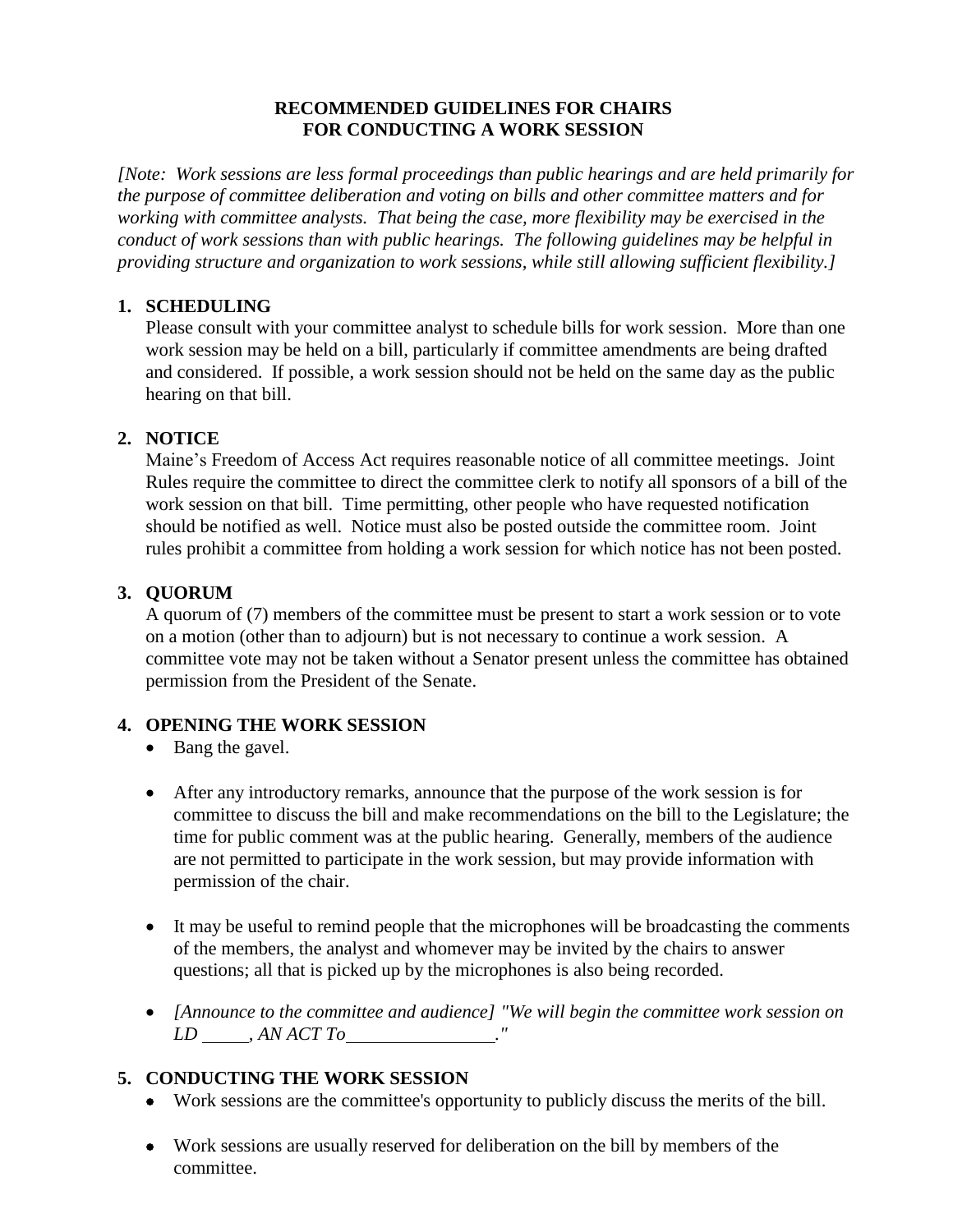- Permission of the committee (through the chair) is usually required for a member of the public, departmental official or lobbyist to speak to the committee or otherwise participate in a work session.
- Typically, the committee's analyst will begin the work session by providing a summary and brief analysis of the bill including identifying any known policy, legal or fiscal issues the committee may need to consider.

### **6. VOTING**

- All votes must be taken in public.
- No committee vote on a bill may be taken after 10:30 p.m. or before 7:30 a.m. unless authorized by the presiding officers.
- A quorum must be present to vote; if a quorum is present but no Senator is among them, the committee may vote only with authorization of the President of the Senate.
- Reports that may be recommended by one or more committee members include: Ought to Pass; Ought to Pass as Amended; Ought to Pass in New Draft (the use of this report requires approval of both presiding officers); Ought Not to Pass; and Refer to Another Committee.
- When the committee recommendation is not unanimous, one or more minority reports are required. Under Joint Rule 310, minority reports must be voted at the same work session as the majority report on the bill (with the exception of any report of a member who is absent).
- A motion and vote must be taken on each committee report, including divided reports.
- The committee clerk records the vote. The vote may be taken by raising hands or calling the roll as is convenient for the committee and the clerk.
- The committee and committee analyst should ensure that the analyst has enough information to draft all committee amendments in the manner sought by the committee members.
- If any member is absent from the committee at the time of the vote, that member's vote may be registered with the clerk up until noon on the 2nd business day following the vote. If the presiding officers jointly determine that operational needs of the Legislature so require, they may require that a member who is absent from the committee at the time of the vote register that member's vote by noon on the next business day following the committee vote.

## **7. FISCAL NOTES**

Every report on a bill or resolve, other than "Ought Not to Pass" or "Refer to Another Committee," must be reviewed by the Office of Fiscal and Program Review for fiscal impact. If the report is determined by that office to affect state revenues or potentially impose a cost on